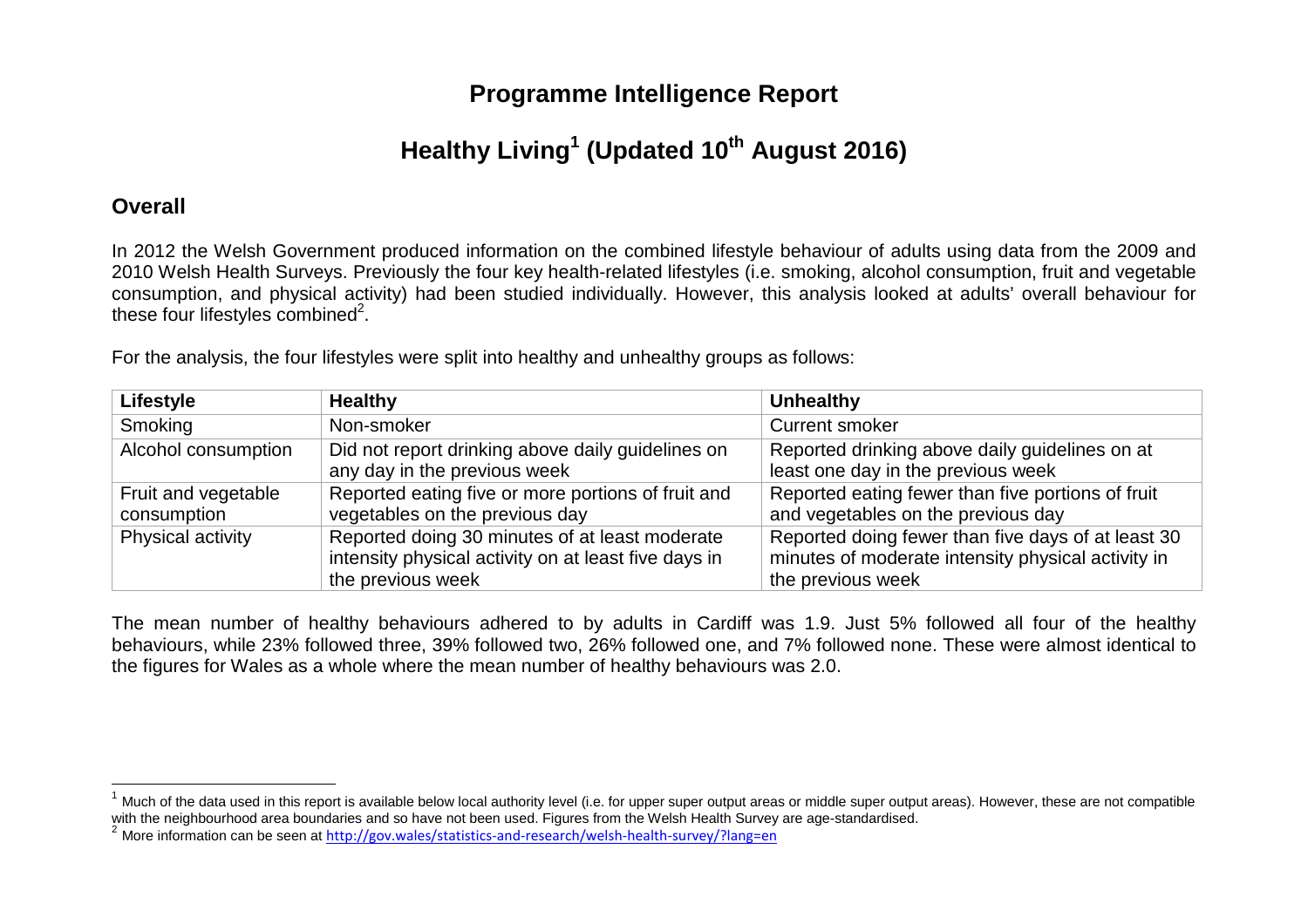

Source: Welsh Health Survey 2009 and 2010: Combined Health Lifestyle Behaviours of Adults, Welsh Government

## **Welsh Index of Multiple Deprivation 2014: Health Domain**

The Welsh Index of Multiple Deprivation (WIMD) 2014, produced by the Welsh Government is the official measure of relative deprivation for small areas in Wales. It contains eight separate domains (or kinds) of deprivation, one of which relates to health. Wales is divided into 1,909 Lower-Layer Super Output Areas (LSOA) and deprivation ranks have been worked out for each of these areas: the most deprived LSOA is ranked 1, and the least deprived 1,909. One area has a higher deprivation rank than another if the proportion of people living there who are classed as deprived is higher.



Source: WIMD 2014, Welsh Government / 2014 Mid Year Population Estimates, ONS

In Cardiff, 14.2% of its total population live in the 10% most health deprived LSOAs in Wales (i.e. those ranked 1-191). However, this proportion varies greatly across the neighbourhood partnership areas. Cardiff South West (38.1%) has the highest proportion of its residents living in these most deprived areas, followed by Cardiff East (28.6%), Cardiff South East (17.2%), and City & Cardiff South (14.9%). In contrast, Cardiff North (0.0%) has no areas of this kind, while just 2.6% of Cardiff West's population reside within these LSOAs.

When looking at those living within the 20% most health deprived LSOAs in Wales (i.e. those ranked 1-382), it can be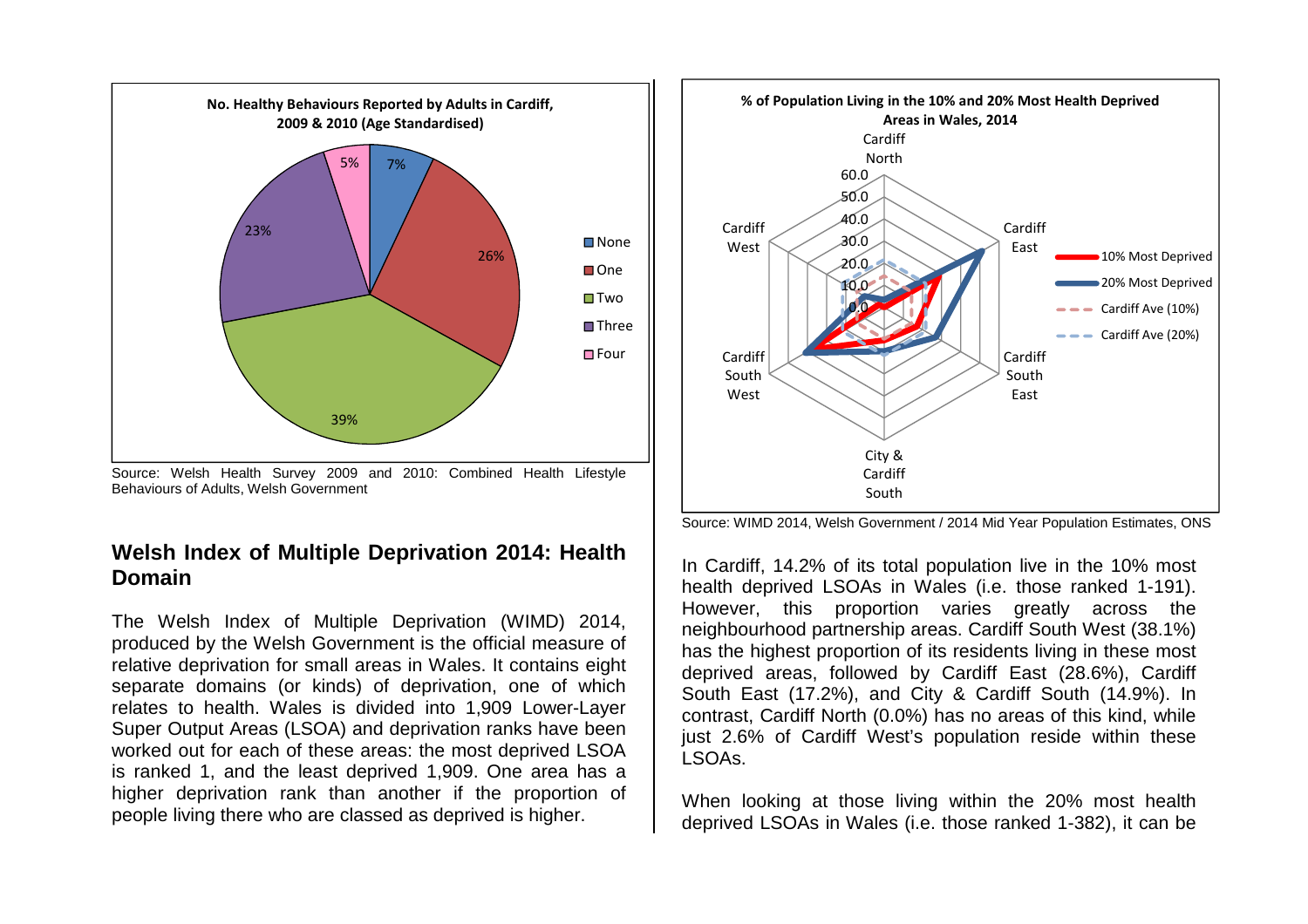seen that 21.7% of Cardiff's total population live within these areas. The disparities across the city's neighbourhood partnership areas also become more apparent. More than half (51.0%) of Cardiff East's population live in these LSOAs, while Cardiff South West (41.1%), and Cardiff South East (27.0%) also have proportions above the Cardiff average. In contrast, just 3.4% of Cardiff North's and 10.3% of Cardiff West's residents live in the 20% most health deprived areas. The figure for City & Cardiff South (19.8%) is also just below that of Cardiff as a whole.

## **All-Cause Mortality Rates**

As part of the work to support Neighbourhood Partnership arrangements in Cardiff a series of quarterly Neighbourhood Intelligence Reports have been prepared for elected Members, Neighbourhood Partnership Teams and other partners. These include health statistics produced at the neighbourhood partnership area level by Public Health Wales. However, this was a one-off piece of work and there are no plans to update the data in the future.

Amongst the information produced were age standardised allcause mortality rates for the period 2004-2008 for all persons as well as those aged under 75<sup>3</sup>. The rate for all persons ranged from 482 per 100,000 population in Cardiff North to 859 per 100,000 population in Cardiff South East, with a Cardiff average of 636 per 100,000 population. As well as Cardiff South East, City & Cardiff South (806 per 100,000 population), Cardiff South West (766 per 100,000 population) and Cardiff East (707 per 100,000 population) all had rates above the all-Cardiff figure.



Source: Neighbourhood Level Health Indicators Cardiff and Vale University Health Board; Public Health Wales Observatory, June 2011

The all-cause mortality rates for those aged under 75 followed a similar pattern with only Cardiff North (243 per 100,000 population) and Cardiff West (304 per 100,000 population) having rates below the Cardiff average (345 per 100,000 population). Cardiff South East again had the highest rate of 486 per 100,000 population; just above the figure for City & Cardiff South (484 per 100,000 population) and double that of Cardiff North. Meanwhile, Cardiff South West, and Cardiff East had rates of 418 per 100,000 population, and 408 per 100,000 population respectively.

 $^3$  Information on the following topics for neighbourhood management areas is also available: General fertility rate; Hospital admissions (individuals aged under 75); Emergency hospital admissions (individuals aged under 75); Elective hospital admissions (individuals aged under 75); Low birth weight; Mortality from circulatory disease (all ages); Mortality from circulatory disease (under 75s); Mortality from coronary heart disease; Mortality from cancer; Mortality from respiratory disease.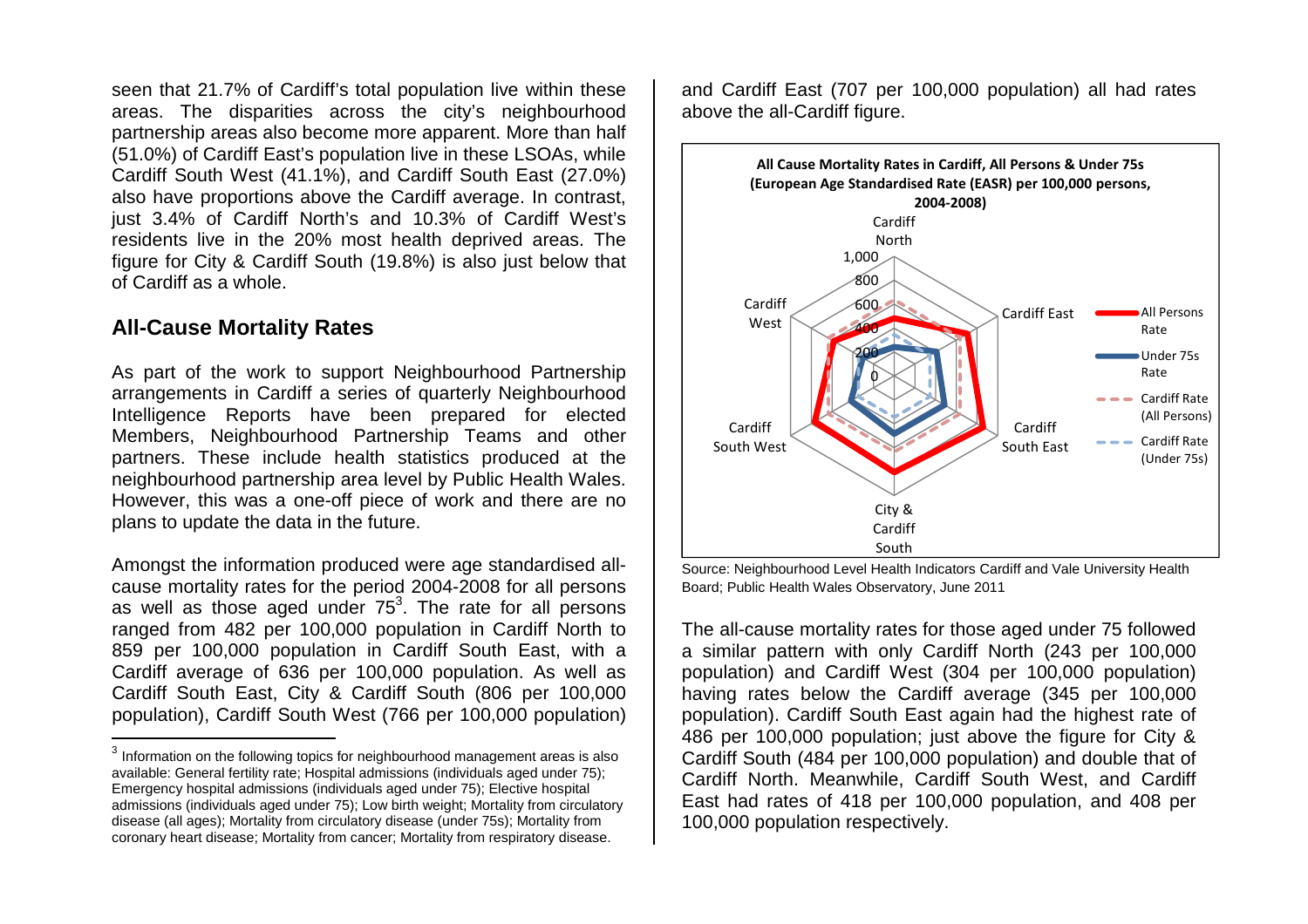### **Workstream: Substance Misuse**

#### **Reduce Damaging Alcohol Consumption**

Figures from the 2014-2015 Welsh Health Survey showed that 24% of adults in Cardiff had reported binge drinking<sup>4</sup> on at least one day in the past week. This matched the figure for the whole of Wales and was down from 26% in the previous survey. Despite having the lower of the two rates in 2011- 2012, the local authority had predominantly exceeded the Wales proportion since 2008-2009.





In 2014-2015, 41% of Cardiff's adults reported drinking above guidelines<sup>5</sup> on at least one day in the past week. This was above the equivalent figure for Wales of 40%, but had fallen from 43% for 2013-2014.

A breakdown of alcohol consumption by age group is available from the combined 2009 to 2012 Welsh Health Surveys. The proportion consuming alcohol above the guideline levels in Cardiff were 48% for those aged 16-44, 51% for those aged 45-64 and 25% for those aged 65+. The comparative figures for Wales were 48%, 50% and 25% respectively. In terms of binge drinking, the percentages for Cardiff were 33% for those aged 16-44, 30% for those aged 45-64 and 10% for those aged 65+, compared to 34%, 29% and 10% for Wales respectively.

Information on alcohol-related mortality $^6$  show that the age standardised death rate was 15.82 per 100,000 population in Cardiff for the period 2009-2011, which exceeded the figure for Wales of 14.05 per 100,000 population. The rate for males was also higher within the local authority: 23.00 per 100,000 population in Cardiff compared to 18.87 per 100,000 population in Wales. However, in contrast, the figure for females of 8.71 per 100,000 was below the national rate of 9.55 per 100,000.

For the three-year period of 2012/13 to 2014/15, the agestandardised rate of persons admitted to hospital for alcoholspecific conditions in Cardiff was 309.6 per 100,000 population<sup>7</sup>. This was down from 319.6 per 100,000 for

 $^4$  Binge drinking means men drinking more than 8 units a day and women drinking more than 6 units. Figures are based on all adults (drinkers and non-drinkers).

 $^5$  Guidelines means men drinking more than 4 units a day and women drinking more than 3 units.

 $6$  Source: The Annual District Death Extract supplied by the Office for National Statistics to the Public Health Wales, Health Maps Wales

 $'$  Source: Health Maps Wales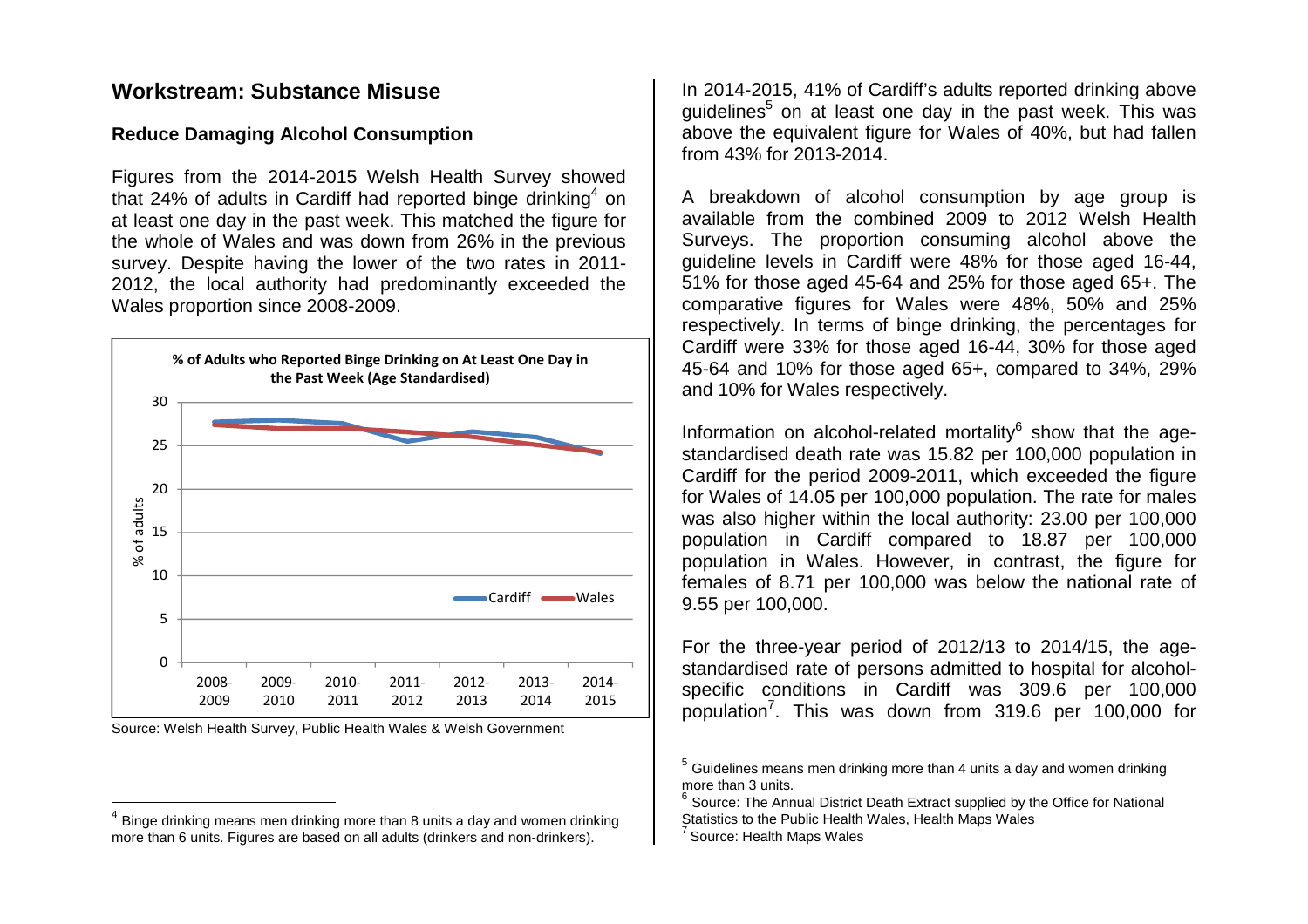2009/10 to 2011/12 and below the figure for Wales of 341.3 per 100,000. The rates for both genders were also lower in the local authority, although the male figure had increased since 2009/10 to 2011/12. For 2012-13 to 2014/15 the male rate was 437.7 per 100,000 population in Cardiff compared with 457.2 per 100,000 in Wales, while the female rates were 191.4 per 100,000 in Cardiff and 231.9 per 100,000 in Wales.

There were 1,698 referrals made to treatment services for alcohol misuse in Cardiff in 2013-14 ${}^{8}$ . These related to 816 individuals, with an average of 2.08 referrals per person. This represented an increase on the previous year when there were 1.80 referrals per person, with the total number of referrals rising from 1,611 but the number of individuals referred falling from 896.

The estimated incidence rate of alcohol misuse in Cardiff in 2013-14 was 232 per 100,000 population<sup>9</sup>; down on the previous year's figure of 257 per 100,000 population. It was, however, below the rate for Wales of 260 per 100,000, as it had also been in three of the four previous years, with the only exception being 2010-11.



Source: Welsh Government, StatsWales

#### **Reduce Smoking**

According to the Welsh Health Survey 2014-2015, around a fifth (19%) of adults in Cardiff reported being a current smoker. This was down from 21% in the previous survey and below the Welsh average (20%) for the first time since 2011-2012.

The 2015 Welsh Health Survey introduced a question on ecigarettes. This highlighted that 6% of adults in Cardiff reported currently using an e-cigarette, while 14% had ever used one, compared to 6% and 15% for Wales respectively.

 $^8$  Source: Welsh Government, StatsWales. The data only relates to people presenting to treatment services for alcohol misuse and these may constitute only a proportion of all alcohol misusers.

 $\mathrm{^{9}}$  The incidence rates are derived from a 2-stage process. First the referrals are 9 reduced by the number of multiple attendees to produce the number of individuals. Second, the individuals with an unspecified main substance are allocated in the ratio 60:40 between alcohol and drugs.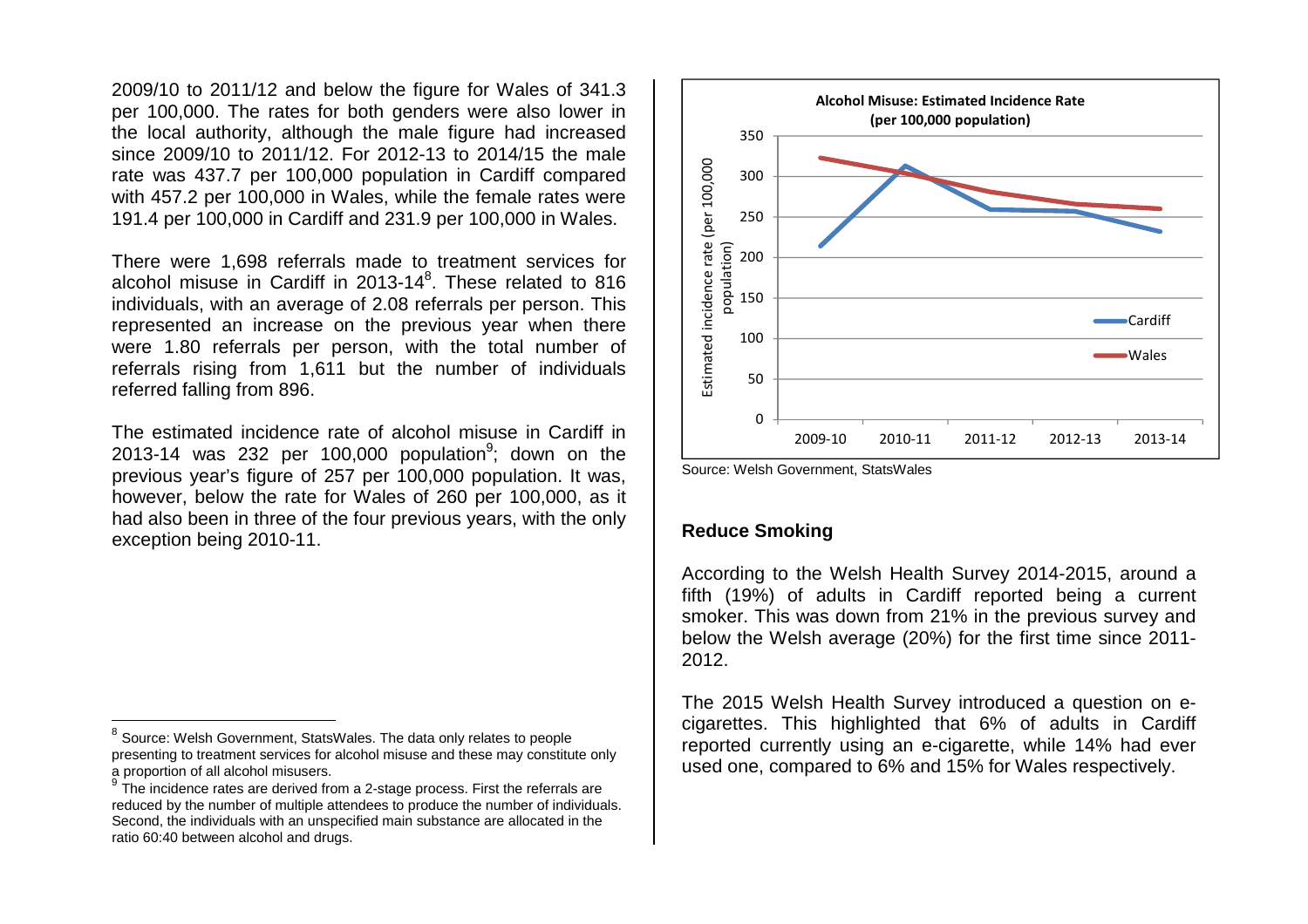

Source: Welsh Health Survey, Public Health Wales & Welsh Government

A breakdown of smokers by age group from the combined 2009 to 2012 Welsh Health Surveys showed that 26% of those aged 16-44, 23% of those aged 45-64 and 11% of those aged 65+ were smokers in Cardiff. These compared with figures of 28%, 23% and 12%, respectively, for Wales.

In 2012-2013, around a sixth (16%) of Cardiff's adults said that they were regularly exposed to passive smoke indoors. This was below the comparative figure for Wales of 18% and had been gradually declining since 2008-2009 (20%).

Cardiff's smoking-attributable mortality rate (agestandardised) for all persons aged 35+ was 227 per 100,000 for 2008-2010, according to information from the Tobacco and Health in Wales 2012 report, published by Public Health Wales and Welsh Government. This matched the figure for

Wales. Since 2001-2003 (273 per 100,000) the local authority rate has followed a downward trend and has been very similar to the Welsh average.

The (age standardised) rate for smoking-attributable hospital admissions for all persons aged 35+ in Cardiff was 1,300 per 100,000 for 2008-2010. This was below the equivalent rate for Wales of 1,350 per 100,000 with the local authority consistently having the lower of the two figures since 2001-2003.



Source: Public Health Wales Observatory, using PEDW (NWIS), MYE (ONS), WHS (WG)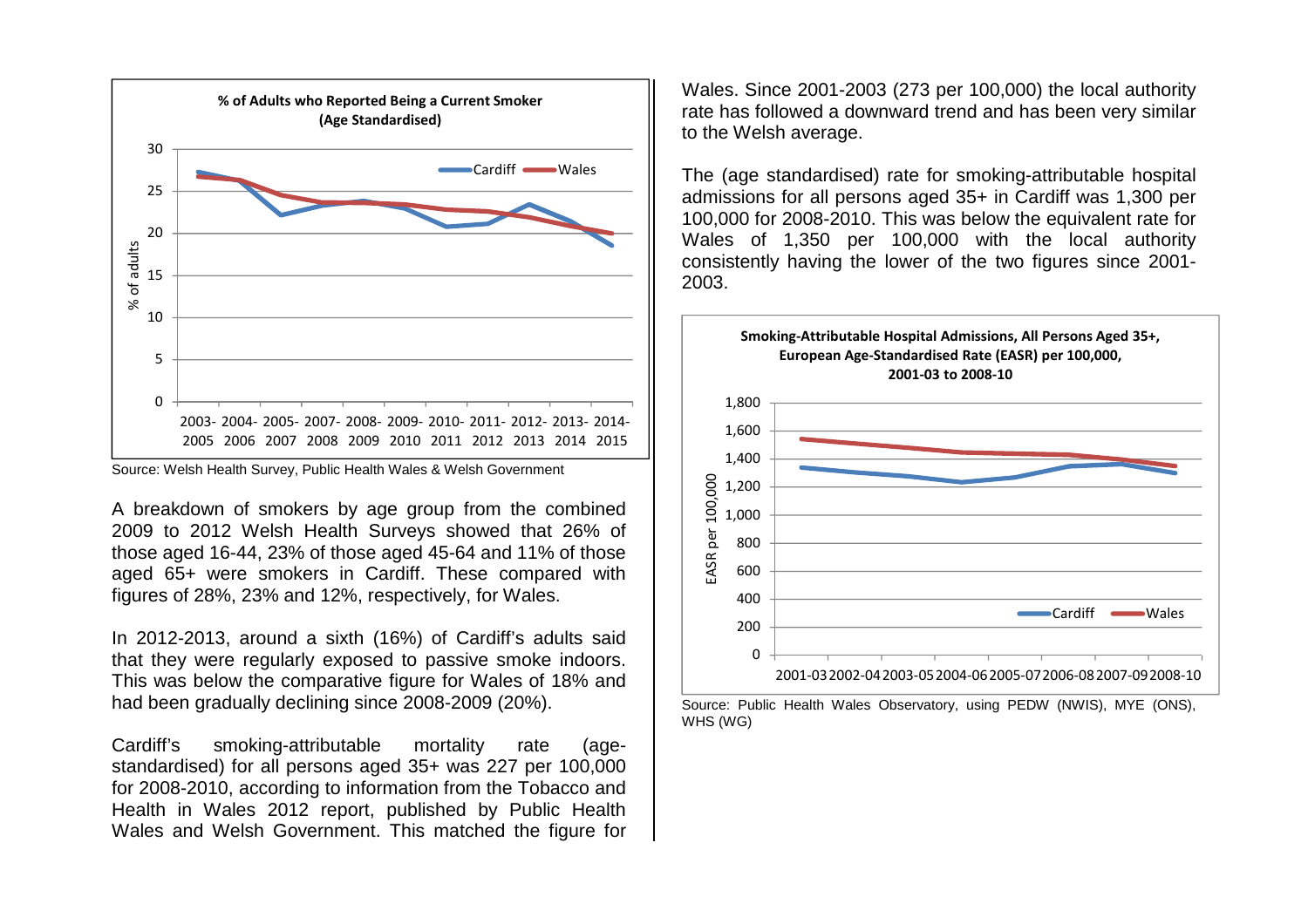## **Workstream: Healthy Lifestyles**

Figures from the 2014-2015 Welsh Health Survey showed that 19% of adults in Cardiff were obese<sup>10</sup>, while 54% were overweight or obese<sup>11</sup>. These were both down from the previous survey, when they stood at 21% and 55%, and were lower than the equivalent proportions for Wales of 23% and 59% respectively. In fact, Cardiff's rates had consistently been below the national averages since the 2003-2005 surveys.

Combined data from the 2009 to 2012 Welsh Health Surveys indicated that each of the age groups also generally compared favourably with the national averages. Within Cardiff, 20% of those aged 2-15, 15% of those aged 16-44, 26% of those aged 45-64, and 18% of those aged 65+ were obese, compared to 19%, 19%, 27% and 20% for Wales respectively. When looking at those that were overweight or obese, these proportions increased in the local authority to 34% for those aged 2-15, 42% for those aged 16-44, 64% for those aged 45-64 and 58% for those aged 65+. The comparative figures for Wales were all higher at 35%, 49%, 67% and 60% respectively.

Public Health Wales' Child Measurement Programme publishes annual information on reception year children (age 4-5), including body mass index. During the 2014/15 academic year, 22.4% (11.7% overweight, 10.7% obese) of children aged 4-5 were classified as overweight or obese in Cardiff. This was below the Welsh average of 26.2% (14.5% overweight, 11.6% obese) and was down slightly on the previous year's figure of 22.6% (13.1% overweight, 9.6% obese) although the percentage deemed to be obese had increased over the twelve-month period. The proportions for both boys (22.8%) and girls (21.8%) were also lower in the local authority than across Wales as a whole (26.9% and 25.4% respectively).

#### **Increase Physical Activity**

Information from the 2015 Welsh Health Survey reveals that levels of physical activity in Cardiff compare favourably with the national average<sup>12</sup>. More than three-fifths (62%) of adults reported exercising or being physically active for more than 150 minutes in the previous week, compared to 58% for Wales as a whole. In addition, less than a quarter (23%) had been active for less than 30 minutes, well below the Welsh average of 30%.

However, combined information from the 2009 to 2012 Welsh Health Surveys on activity levels by age band are less impressive for Cardiff. Only 48% of children aged 4-15 were physically active on 5 or more days and 33% were physically active on 7 days; below the figures for Wales of 52% and 36% respectively. For adults in the local authority, 29% of those aged 16-44, 26% of those aged 45-64 and 13% of those aged 65+ were active on 5 or more days, compared to 35%, 30% and 16% for Wales respectively. In addition, no active days were undertaken in Cardiff by 24% of those aged 16-44, 36% of those aged 45-64 and 60% of those aged 65+; again comparing unfavourably with the national figures of 22%, 34% and 57% respectively.

 $^{10}$  Obese is defined as having a reported Body Mass Index (BMI) of 30+. BMI is calculated as weight (kg) divided by squared height (m<sup>2</sup>).

 $11$  Overweight or obese is defined as having a reported Body Mass Index (BMI) of 25+.

 $^{12}$  The physical activity question in the survey was changed in 2015 and so the data is not comparable with previous years.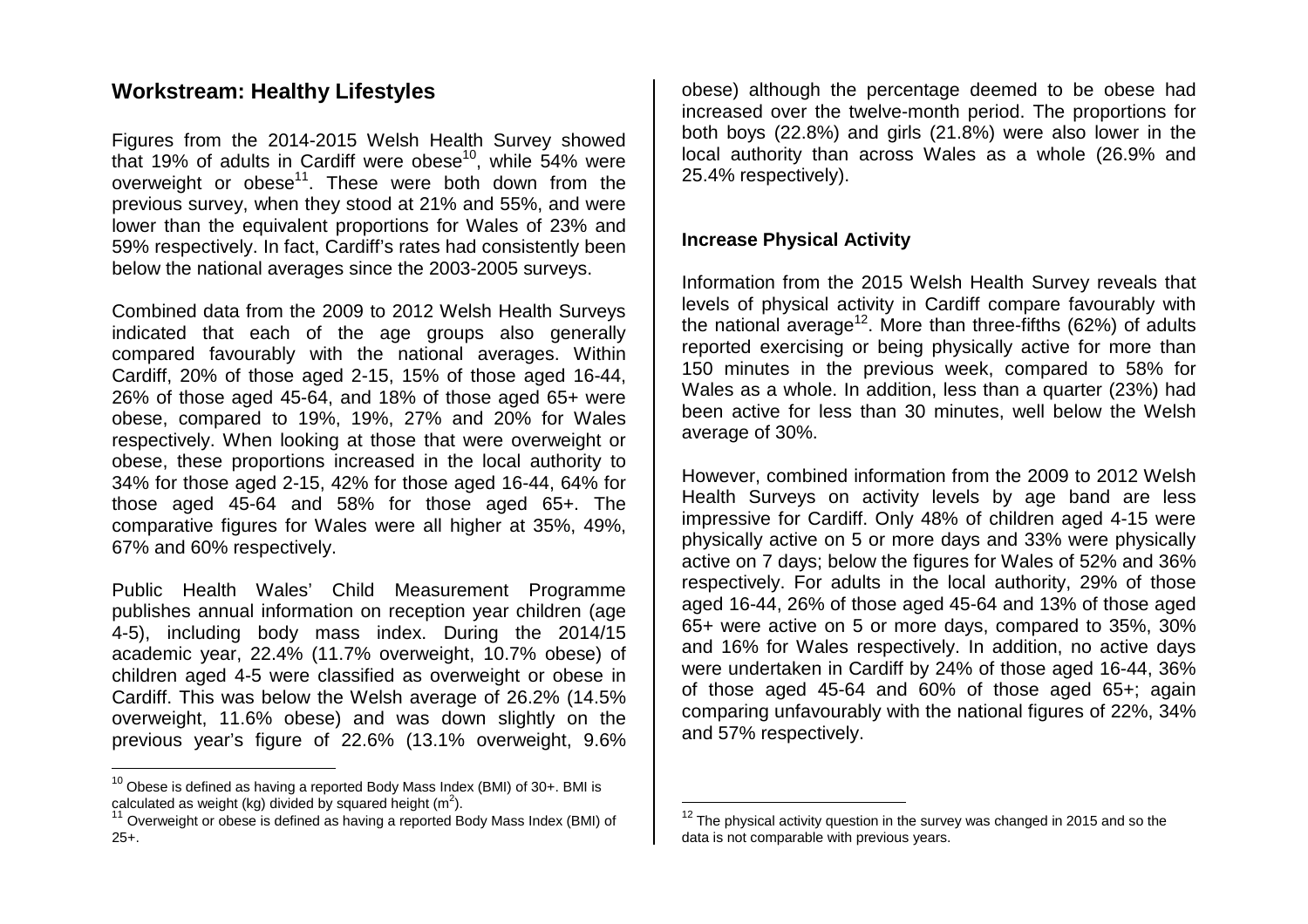Sport Wales' Active Adults Survey<sup>13</sup> is a biennial household survey commissioned by Sport Wales to measure levels of sports participation, club membership, volunteering and other sporting matters amongst adults (aged 15 and over) in Wales. Results from its latest report for 2014 (released in February 2016) show that:

- Over two-thirds (69.7%) of Cardiff's adults participated in sport at least once a week on average; the  $3^{\text{rd}}$ highest figure in Wales where the overall rate was 61.6%.
- More than two-fifths (41.8%) of adults in Cardiff participated in sport three or more times a week onaverage. This was only the  $9^{th}$  highest rate in Wales but was greater than the national average of 40.5%. Males (47.4%) and females (36.4%) also both exceeded the all-Wales proportions of 46.3% and 35.1% respectively.

Information from the Data Unit Wales on the rate of free public swims per 1,000 people in Cardiff shows that the figure for those aged 16 and under was practically unchanged in 2015- 16 from the previous year, with a negligible fall of 1.2%. This was in contrast to the large annual decrease of 63.2% over the previous twelve-month period, prior to which the decline had been more gradual.

The rate of free public swims for those aged 60 and over also fell in 2015-16, albeit to a greater extent (10.7%). There were 69,013 (1,047 per 1,000) free public swims by those aged 60 and over in 2015-16, compared to just 27,110 (390 per 1,000) for those aged 16 and under. However, the number of paid swims by juniors and adults (82,273) increased by 162.5% on the previous year.

Meanwhile, the rate of free structured activities undertaken in 2015-16 was just 12 per 1,000 by those aged 16 and under and 92 per 1,000 by those aged 60 and over; compared with 24 per 1,000 and 163 per 1,000, respectively, in the previous twelve-month period.



Source: Data Unit/ Sport Wales

According to Cardiff Council's performance indicator KPI06, there were 1,998,532 visits/attendances to sports and leisure centres<sup>14</sup> in Cardiff in 2015. This represented a decline of 9.5% on the previous year; the first annual decrease since 2008. Between January and June 2016 there were 957,328 visits/attendances; down 6.0% on the same six-month period in 2015.

<sup>&</sup>lt;sup>13</sup> More information can be seen at www.sportwales.org.uk/research-policy/surveys-and-statistics/active-adults-survey.aspx

<sup>&</sup>lt;sup>14</sup> The sites included are Eastern, Pentwyn, Fairwater, Maindy, Western and Llanishen Centres, Cardiff International Sports Stadium and Cardiff Riding School.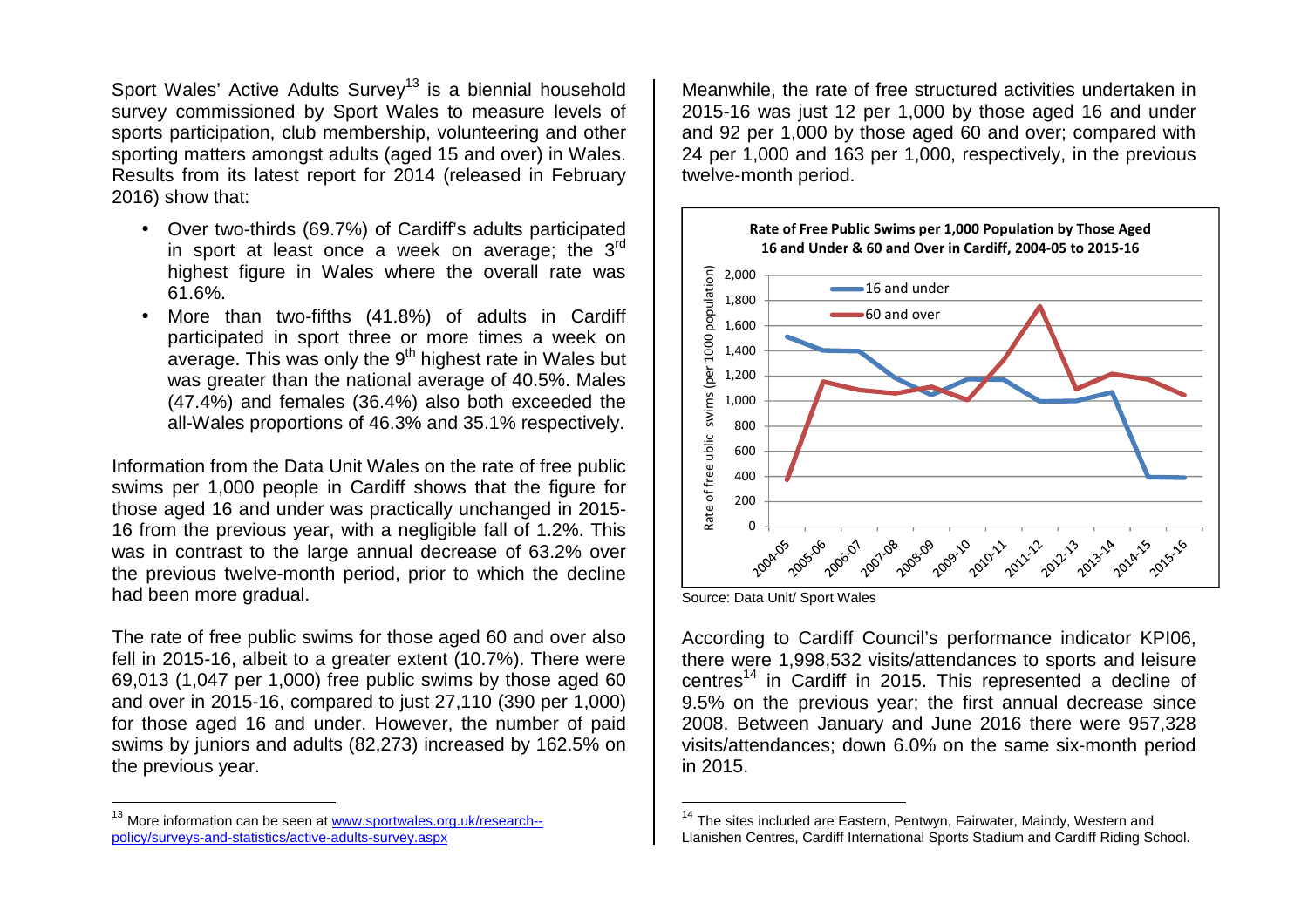In 2015/16, there was an average of 8,011.5 visits per 1,000 population (or 8.0 visits per person) to local authority sport and leisure centres where the visitor was participating in physical activity (performance indicator LCS002(b)). This was down slightly from the 8,084 visits per 1,000 population recorded in the previous year.

For the quarter covering April to June 2016 there were 58,489 Group Fitness attendances, according to information from performance indicator KPI17a. This represented a decrease of 8.9% on the same period in 2015. In addition, there were there were 70,463 gym attendances between Apri and June 2016 (performance indicator KPI18a); down 1.2% on the same period in the previous year.

Information from the School Sport Survey 2015<sup>15</sup>, produced by Sport Wales, showed that 46.6% of pupils in Years 3-11 in Cardiff participated in at least three occasions of extracurricular and community sport per week, compared to 48.0% for the whole of Wales. This figure increased to 50.9% for males but dropped to 42.1% for females, both of which again compared poorly with the national averages of 51.5% and 44.4% respectively. The proportion for Years 3-6 (48.2%) in Cardiff exceeded that for Years 7-11 (45.2%), although they were both below the Wales figures of 48.5% and 47.6% respectively.

According to Welsh Government's National Survey for Wales for April 2013 to March 2014, 55% of the respondents in Cardiff felt that it was safe for children to play outside in the local area. This was the joint-second lowest figure in Wales and compared to a national average of 64%.

#### **Promote Nutrition and Healthy Eating**

According to the Welsh Health Survey, a greater proportion of adults in Cardiff eat five or more portions (one portion is 80g) of fruit and vegetables a day than across Wales as a whole, with the local authority rate having exceeded the national average since 2008-2009<sup>16</sup>.



Source: Welsh Health Survey, Public Health Wales & Welsh Government

Between 2008-2009 and 2012-13, both areas followed a downward trend, although the Cardiff percentage fell at a faster rate over the period, causing the gap between the two figures to diminish. However, whereas the Wales rate has

<sup>&</sup>lt;sup>15</sup> Further information from the survey can be seen at http://sport.wales/research--policy/surveys-and-statistics/statistics.aspx

 $^{16}$  Question changes in 2008 mean results are not comparable with figures from previous years.